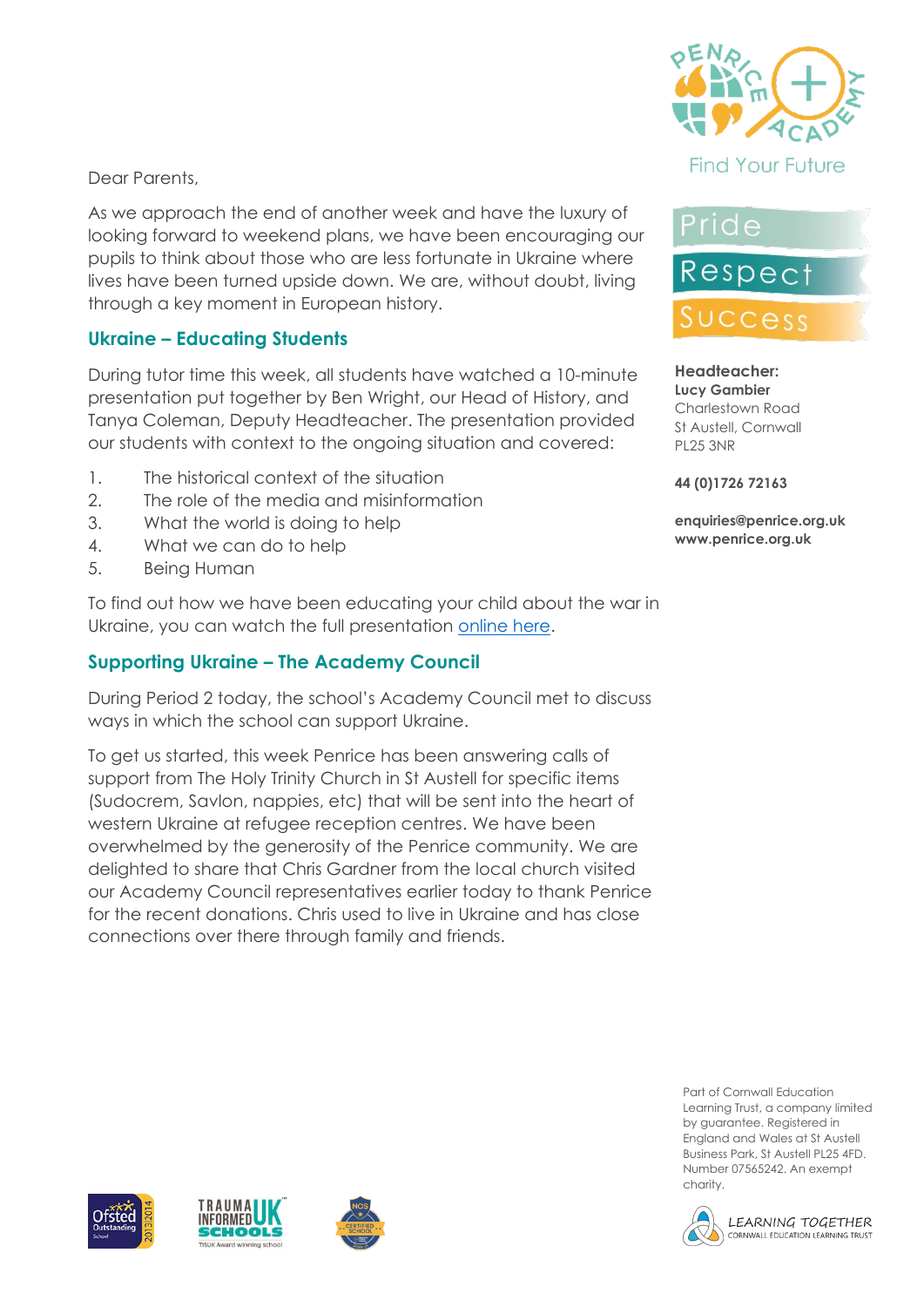





**A message from Mrs Sarah Malcolm (Teacher and Lead Liaison with Holy Trinity Church)**

"We have been incredibly proud of the generosity of our Penrice community this week. We have been able to deliver an enormous number of necessary items to Holy Trinity Church on two occasions and as such we have witnessed Character Education in action. It has been wonderful to see our community responding to the conflict in Ukraine with resourcefulness; knowing that their neighbourliness, their compassion, and their citizenship is part of what we can do at this present time to serve others."

We will share more information on how Penrice is supporting Ukraine and how you can get involved in the near future via parent letters and social media.

In the meantime, you can follow the *[Supporting Ukraine, St Austell](https://www.facebook.com/groups/271555171764371)*  [facebook group](https://www.facebook.com/groups/271555171764371) (run by Chris Gardner) for regular updates and guidance on how you can help.

P.T.O







Part of Cornwall Education Learning Trust, a company limited by guarantee.

Registered in England and Wales at St Austell Business Park, St Austell PL25 4FD. Number 07565242. An exempt charity.



LEARNING TOGETHER CORNWALL EDUCATION LEARNING TRUST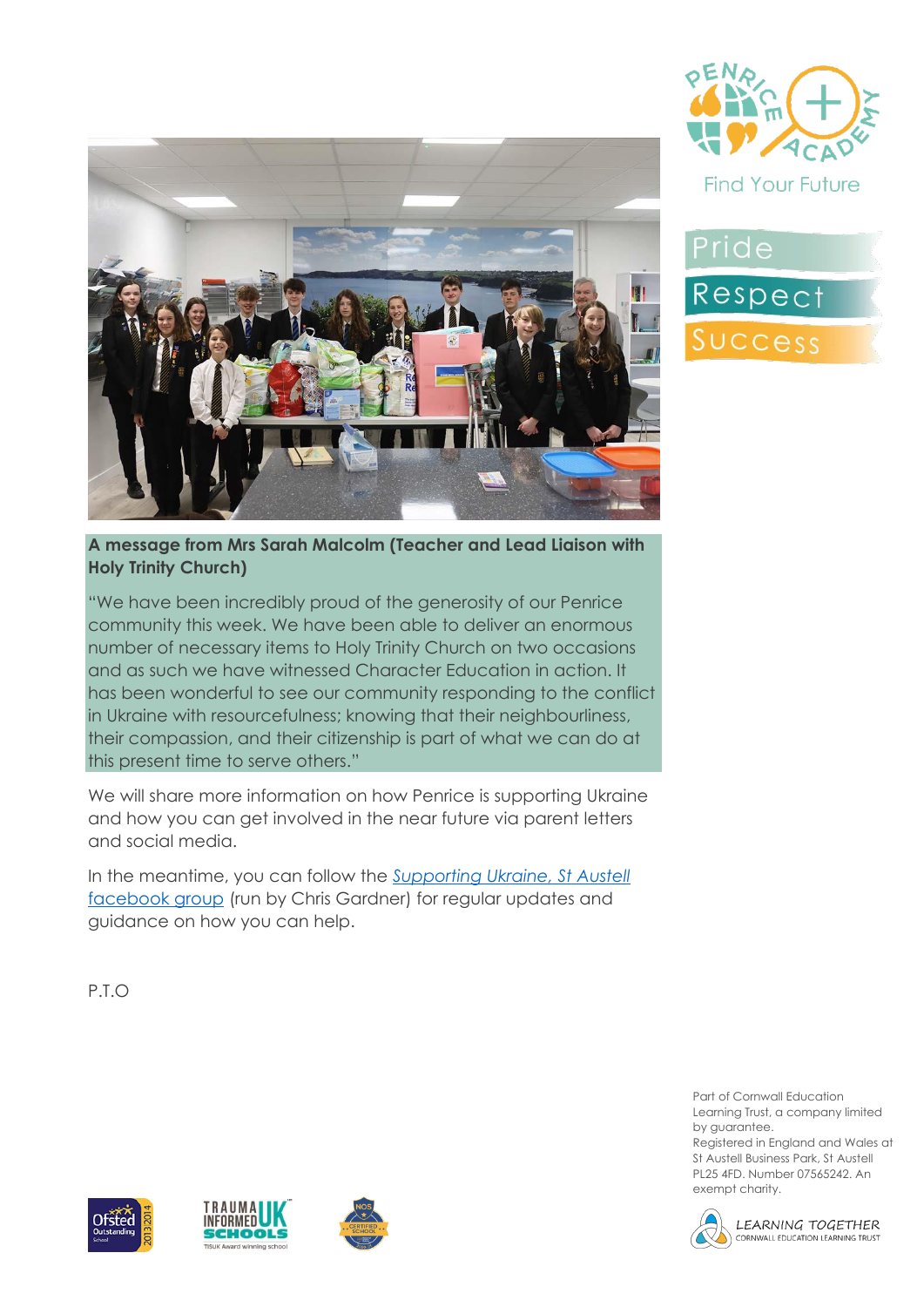

#### **Mary Poppins Tickets on Sale**

Moving on to more light-hearted news, we are super excited to be hosting the first Penrice school production since 2019. Rehearsals are in full swing and the set design team have also been hurriedly making final preparations backstage. Below are some pictures from Wednesday's Penrice Plus session.

Tickets can be purchased via [ParentPay](https://www.parentpay.com/) with a suggested (optional) donation of £4 per seat. Please note that physical tickets will not be issued this year – there will be a guest list at the door instead.



#### **UKMT Junior Maths Challenge 2022** Words from Mr Stokes, Maths Teacher

Later this month, around 500 students across Year 7 and 8 will participate in the UK Maths Trust's Junior Maths Challenge (JMC) 2022 preliminary round in their Maths lessons.

The JMC is a national competition which gives students the opportunity to demonstrate their mathematical problem-solving skills through the completion of a one-hour exam. Following the preliminary round, the highest performing 60 students from each year group will progress through to the national stage to be held in school in April, where awards and progression to subsequent rounds will be up for grabs.

Dates of the Preliminary Round are:

Year 7 - Monday 28th March 2022 Year 8 - Tuesday 29th March 2022







Part of Cornwall Education Learning Trust, a company limited by guarantee. Registered in England and Wales at

St Austell Business Park, St Austell PL25 4FD. Number 07565242. An exempt charity.



LEARNING TOGETHER CORNWALL EDUCATION LEARNING TRUST

**Find Your Future** 

Pride

Respect

Success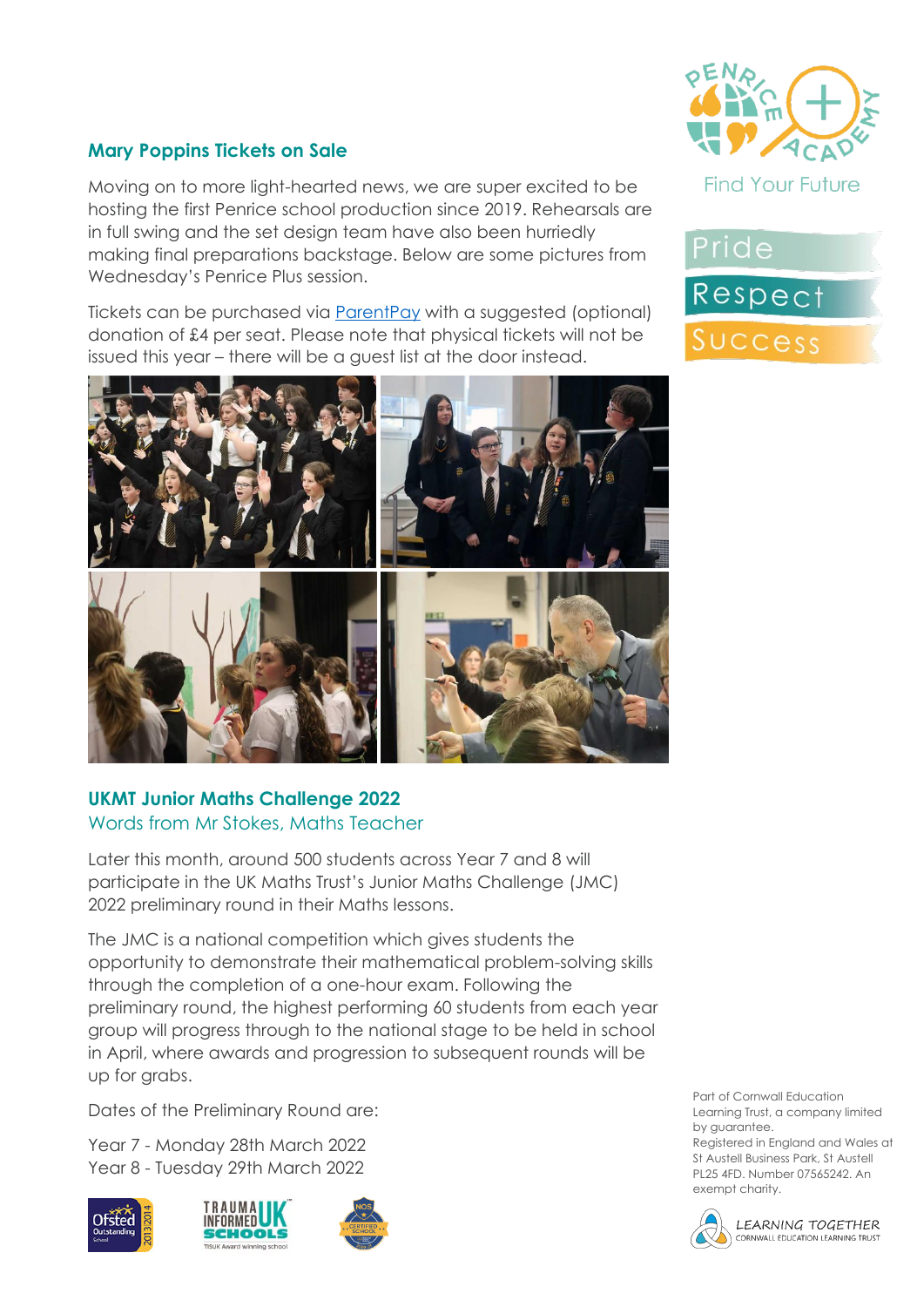Due to the competition being focused primarily on problem solving, revising for the test (in terms of practising key topics) can be tricky. However, if you go to the UKMT website (link below) you will be able to download or purchase past papers and solutions, which are an ideal way of helping your child prepare for the type of questions that will appear in the 1-hour exam.

[https://www.ukmt.org.uk/competitions/solo/junior-mathematical](https://www.ukmt.org.uk/competitions/solo/junior-mathematical-challenge/archive)[challenge/archive](https://www.ukmt.org.uk/competitions/solo/junior-mathematical-challenge/archive)

For more information, please contact Mr Stokes [\(fstokes@penrice.org.uk\)](mailto:fstokes@penrice.org.uk).

**Celebrating National Careers Week** Words by Lorraine Turner, Head of Careers

We've been celebrating National Careers Week 2022 #NCW2022 in assemblies throughout this week, welcoming a wide range of guest speakers who shared valuable words of wisdom with our students.

On Monday, Year 11 enjoyed a presentation from Sian from Falmouth University who discussed student experience, student finance and advice on picking the right course. Tuesday saw Luke Moncrieff-Jury from Next Steps South West discuss careers with a highly engaged Year 10 audience. On Wednesday, Owen Hazel from Babcock International delivered a presentation to Year 9. Owen was a very important guest as he is also our school's Enterprise Adviser. He presented a superb assembly, telling the students all about his career journey and Babcock and the skills the employer holds in high esteem.

In our younger year groups, myself (Lorraine Turner), spoke to Year 8 on Thursday about career choices and how the first step of their career path takes place in the next month as they choose their Year 8 Options. Last but not least, an Environmental Science Teacher from Cornwall College visited Year 7 on Friday to inspire our youngest cohort of students.

We hope that this week's assemblies prove to be valuable to your child as they take their next steps towards careers having received advice from seasoned experts. Pictures will be made available on the Penrice social media.

## **Curriculum Enrichment Week (CEW) Local Activities – Late Applications**

Late applications for CEW2022 are now open for those who missed the first deadline. The contact form with remaining activities can be found [on the website here.](https://www.penriceacademy.org/experience-penrice/cew-2022/)











Part of Cornwall Education Learning Trust, a company limited by guarantee.

Registered in England and Wales at St Austell Business Park, St Austell PL25 4FD. Number 07565242. An exempt charity.

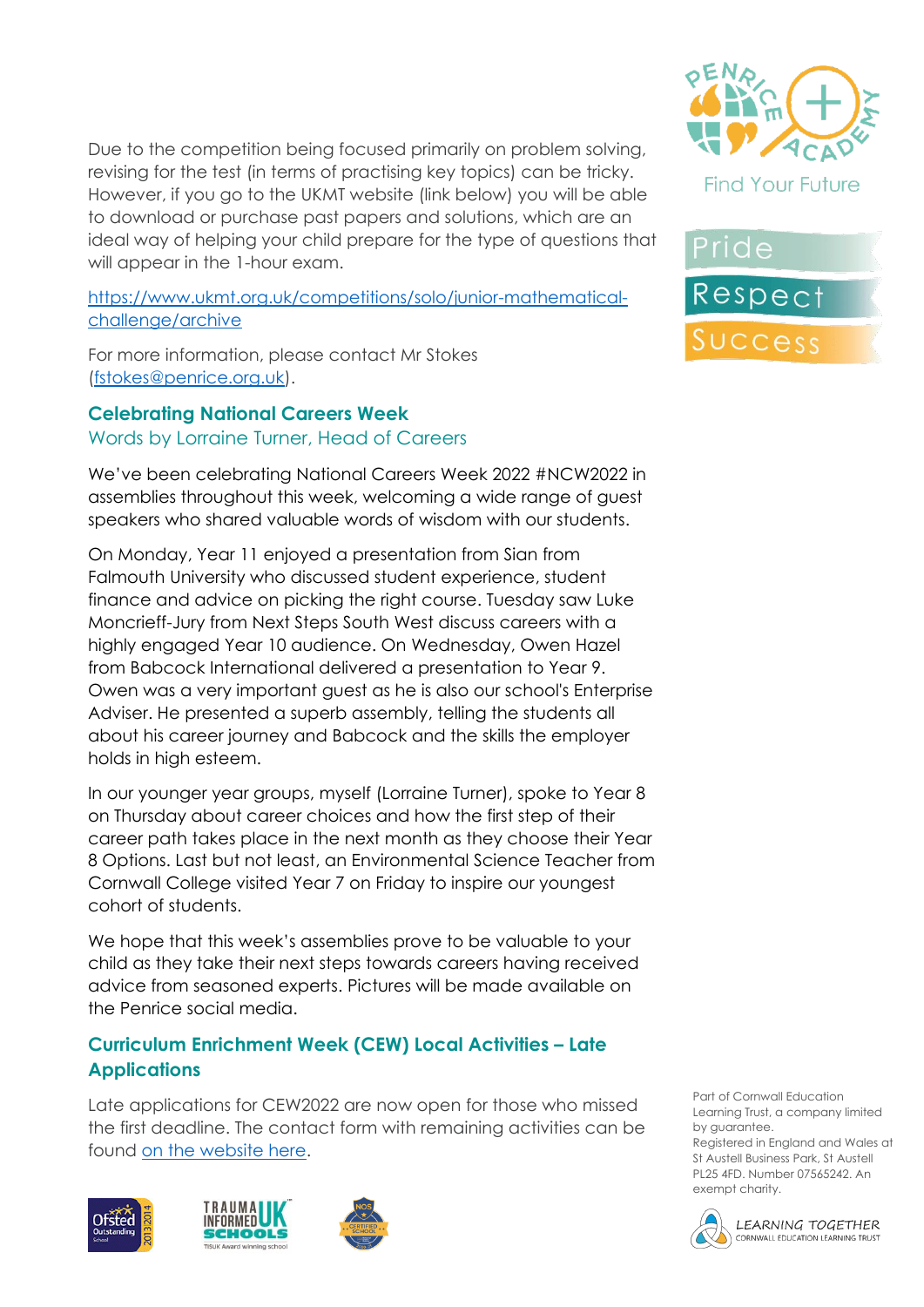## **Year 9 & 10 - Space Camp Cornwall – 25th July to 29th July**

Truro & Penwith College are running a week-long summer space camp for students in Years 9 & 10. If your child has a keen interest in all things Space and STEM then you can read more and apply online by [clicking here.](https://www.eventbrite.co.uk/e/space-camp-cornwall-tickets-247254905077)

#### **Year 10 Take Part in UK Space Agency 'SatelLife Challenge'**

115 Year 10 students took a day out of their normal timetable last Friday to take part in the *SatelLife Challenge 2022.*

Students started the day learning about how satellites are used in day-to-day life and their different orbital patterns courtesy of VIP visitor Dave Pollard, from SpacePort Cornwall. Brains were then put into gear as students searched for the next satellite innovation that could transform the world.

Following presentations to panel judges, we are delighted to share the news that 6 teams have been shortlisted to enter the national competition. The shortlisted teams will have their presentations will be filmed next week – good luck to everyone involved!

The [full article and images can be found here.](https://www.penriceacademy.org/year-10-compete-in-uk-space-agency-satellife2022-challenge/)

#### **Action for Children (Kernow Connect) – Easter Activities**

Action for Children are providing a range of activities for children across Cornwall during the Easter holidays. From wild camping to horse riding, all activities offered are free of charge. Applications are open to everyone, especially pupils who may otherwise not get to enjoy such experiences. [Find out more and apply here.](https://services.actionforchildren.org.uk/kernow-connect/for-young-people/whats-happening-in-your-community/book-your-place-at-one-of-our-activities-over-the-easter-break/)

**Find Your Future** 



P.T.O

Part of Cornwall Education Learning Trust, a company limited by guarantee.

Registered in England and Wales at St Austell Business Park, St Austell PL25 4FD. Number 07565242. An exempt charity.



LEARNING TOGETHER CORNWALL EDUCATION LEARNING TRUST